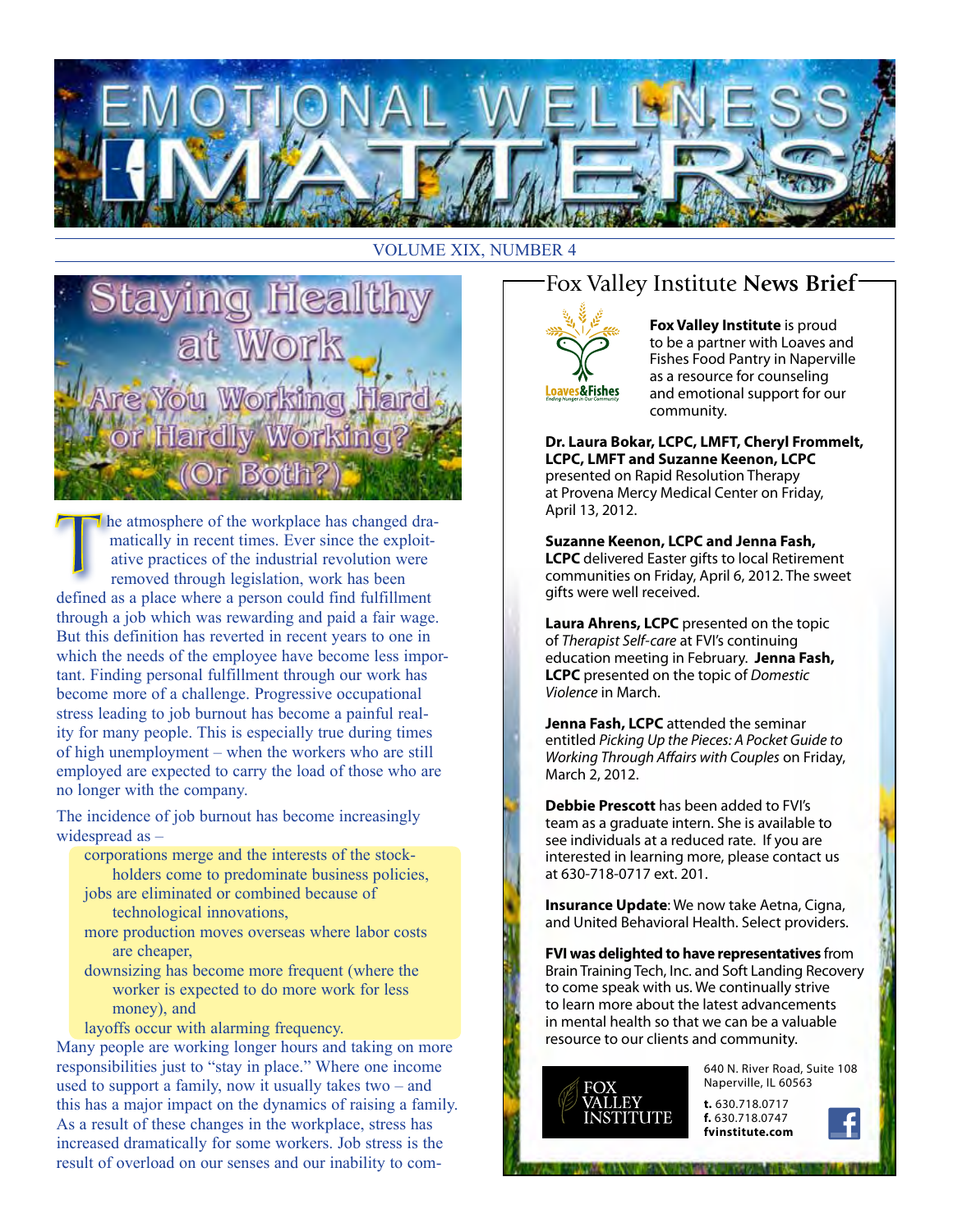plete tasks. We are presented with more demands, information, stimuli, and intensity than we can take in and process. The end result of prolonged exposure to this stress is job burnout. We progressively shut down under the demands placed on us from the outside world. When we have difficulty in setting priorities and putting our lives into balance, we are more prone to suffer from burnout. We feel that we cannot keep up with everything we have to do. Not only is our work intense, but we also have demands to participate in family life, keep up with friends, and complete our normal chores of everyday living. We feel a decreased ability to set limits on these various demands. We then begin to feel a vague sense of just not caring so much about work, or maybe anything, anymore. We feel overwhelmed and then we retreat.

Burnout often starts as a feeling of fatigue – physical, mental or emotional – which lasts increasingly longer. Weekends, holidays, vacations and customary diversions just don't give us a sense of renewal any longer. We start to withdraw from coworkers and supervisors. We aren't as attentive to our responsibilities. We may see increased substance abuse (alcohol, drugs, tobacco), changes in our appetite, sleep disruptions, or the onset of physical or emotional health problems. We "arrive late and leave early." We may become increasingly angry, hostile and depressed. In severe burnout we may experience a feeling of disconnection and complete loss of interest in our job. Our self-esteem suffers. As our feelings about work become totally negative, chronic absenteeism can become a problem for both the individual and the organization.

Many are only partially aware, however, of the erosive impact that job burnout has on our lives since we tend to ignore chronic and progressive stress. We often feel that we can and must continue to persevere in overload mode, especially considering our cumulative heroic efforts through the present to keep up with our work demands. We drive ourselves to go on and on, as tired and pessimistic as we may be. Others may see the symptoms earlier than we can. Coworkers may notice a change in work habits or the quantity and quality of our work accomplishments. Our primary relationships may suffer. Our friends may complain about our lack of availability.

There are many stressors on the job that may contribute to burnout. Here are some of the more common sources of job-related stress:

work overload work with high emotional intensity conflicting job demands lack of sufficient acknowledgment, support and reward no clear endpoint to one's efforts high interpersonal conflict excessive bureaucracy – too much paperwork from higherups value clashes between the individual

#### and the organization

Unfortunately, it is often those who show the most promise at the beginning of their careers who later succumb to burnout. They are idealists, perfectionists, and workaholics. They are high achievers who have high energy levels and positive attitudes initially. They are dedicated to their work and committed to doing well continuously. Needless to say, more work gets shunted their way. Over time, however, the relentless stress and the inability to cope with the demands of the job lead to burnout.

Some Common Signs of Job Burnout *Interpersonal Problems* – When we feel drained emotionally at work, it becomes more difficult to deal with other people. When expected conflicts occur, we may overreact with an emotional outburst or increased hostility. We may also start to isolate ourselves from other people. We send out messages in our behavior that we are not as present or as available to others as we have been in the past. We might experience a decreased desire to socialize or to pursue our usual activities outside of work.

*Emotional Fatigue* – It is common to feel dissatisfied, angry, frustrated or depressed from time to time. When we are caught in the burnout cycle, however, these negative emotions become our predominant reactions. We express these feelings even when the situation does not merit negative responses. In more serious instances, severe mood problems (such as mood swings or destructive thoughts) may become evident. Maintaining oneself throughout the day becomes tiring – we lose our feeling of satisfaction on the job and the ability to face challenges with a positive attitude. We may eventually experience a numbness and have difficulty in feeling much of anything.

*Low Productivity* – During the burnout phase it is common for us to experience boredom with the job and a loss of enthusiasm for our projects. We may feel disillusioned or cynical. We may find it difficult to concentrate and harness our energy to produce the quality of work that we have in the past. We begin to question whether our work is meaningful. To compound the problem, we find it difficult to see how things can change and we feel hopeless about finding a solution.

*Health Problems* – As our emotional reserves are depleted, the quality of our relationships deteriorates, and our thoughts about work become more negative, we may begin to experience physical problems. We may feel tired and run down. Some common physical symptoms include headaches, back pain, colds, insomnia, rashes or hives, chest pains or palpitations,

**This newsletter is intended to offer general information only and recognizes that individual issues may differ from these broad guidelines. Personal issues should be addressed within a therapeutic context with a professional familiar with the details of the problems. ©2012 Simmonds Publications: 5580 La Jolla Blvd., #306, La Jolla, CA 92037 Website ~ www.emotionalwellness.com**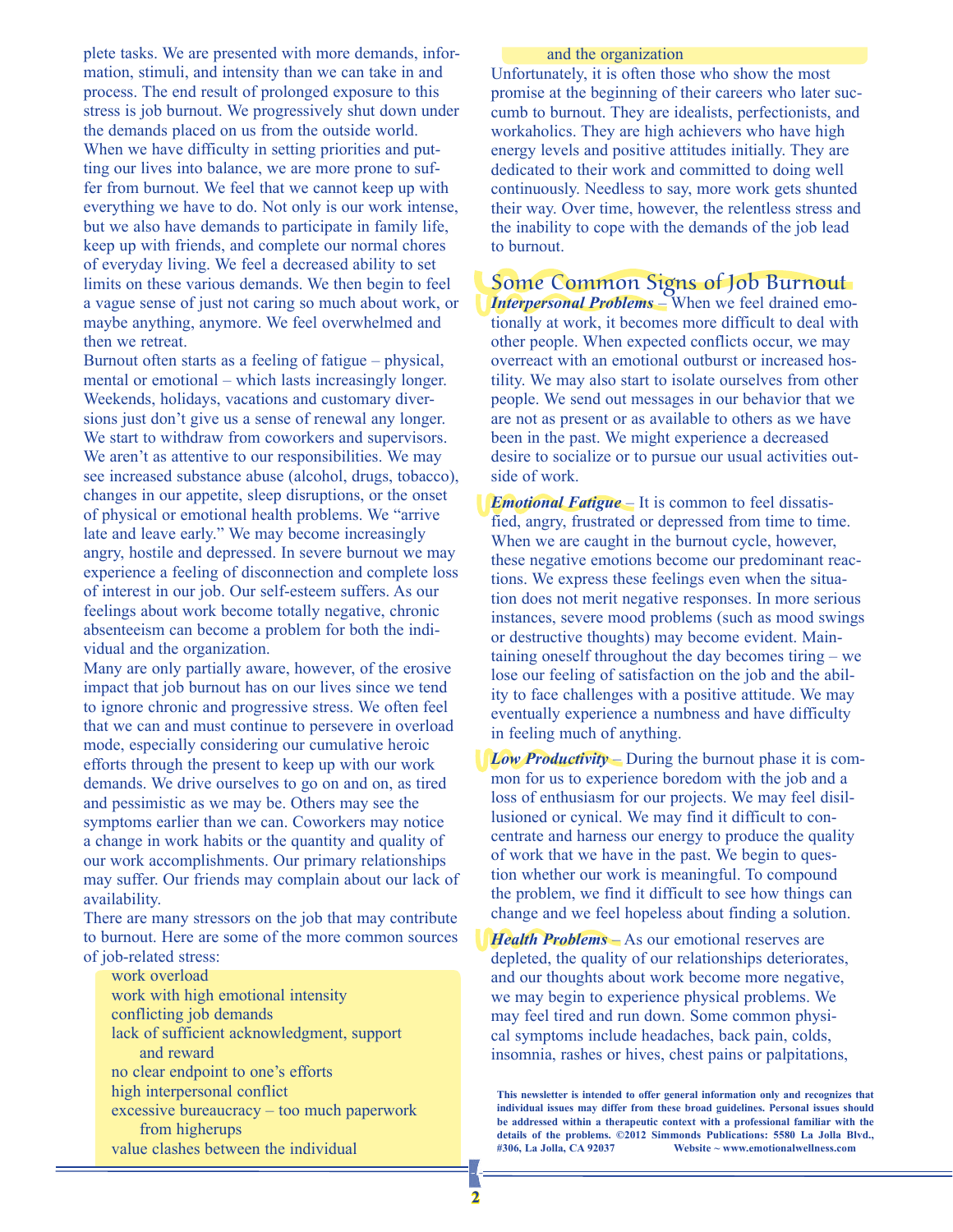gastrointestinal problems, and nervous tics. Sleep problems are common, ranging from restless, fitful sleep, to nightmares, to early awakening with our first thoughts on the upcoming day's work demands.

*Addictive Resolutions* – To cope with the chronic stress of the job, we may resort to substance abuse. An increased intake of caffeine on the job is common, along with nicotine addiction and the use of legal drugs such as prescription medication and / or alcohol. Some people resort to illegal drug use. Normal activities such as television or computer use can also become addicting. An increase or decrease in food intake may accompany job burnout. These attempts at self-soothing, however, further compound the problem and fail to address the real issues.

*Obsessive Thinking* – During our non-working hours, work continues to be on our minds, even when we are physically involved with other pursuits. Our usual spiritual, religious or recreational practices fail to sustain us in the face of what we deal with on a daily basis. We have a decreased ability to place our work into a larger and more meaningful context. Our thoughts involve a continuing focus on problems rather than on solutions.

#### Burnout Prevention

Burnout is not an all-or-nothing condition. Rather, think of it as a progressive wearing-down – ranging from normal feelings of getting a little tired of your job to a state of complete exhaustion. Most workers suffer from some of the symptoms of job stress, if not burnout, from time to time. With careful examination of what is contributing to our stress and attending to our needs for well-being, we can usually halt the weardown and revive our enthusiasm for work. Frequently we must take an in-depth look at how we work – and live – in order to turn our stress into an opportunity for personal growth.

Here are some tips for preventing and recovering from job burnout –

*Examine Your Denial.* When we are exposed to stress over long periods of time, we tend to deny that there is a problem. The first step in learning to cope with job stress is to listen to the wisdom of our bodies. Freely admit and come to accept that you are under stress. Identify the sources of your stress and learn how you are reacting to them. Coming to terms with burnout is difficult, if not impossible, unless we stop denying that there is a problem.

*Avoid Isolation.* When we are burdened with constant job stress, dealing with other people is often the last thing we want to do – despite the fact that developing closeness and emotional intimacy with others is one of our most effective ways of buffering ourselves from pressure. Closeness brings new insights and also decreases the negative effects of agitation and depression.

*Reduce Intensity in Your Life.* Examine those areas of your life that involve the most concentrated intensity and then work toward alleviating that pressure. This can involve both work and non-work tasks. For example, if your anxiety increases with certain areas of work (meetings, long hours crunching numbers, etc.), see if you can either eliminate those tasks or take a new approach toward them. If you have to make dinner every night after a long day on the job, see if other arrangements can be made at least some of the time. Question whether you really have to watch the news on TV every night – or whether spending some quiet time with music or reading might be preferable.

*Learn to Pace Yourself.* Like everything else in nature, our bodies need up times and down times – time to work and time to rest. We need moderation and balance. We can work intensely for a while, but then we need to take a break. Insert some quiet and relaxing interludes into your daily routine.

*Minimize Worrying.* Worry solves very few problems, but it does increase our general anxiety. If you find yourself obsessing over your concerns, and perhaps losing sleep in the process, write them down, talk them over with a friend, come up with a real solution to the problem, take action – and then let it go.

*Take Care of Your Physical Needs.* When our bodies are run down, we are more susceptible to burnout. Make sure you have a nutritious diet (especially a good breakfast), but avoid abusing yourself with rigid diets. Try to get as much exercise as you realistically can. Avoid addictive substances. And get plenty of sleep.

*Nurture Yourself More Than Others.* Likely candidates for job burnout are those who are more concerned about caring for the needs of others to the detriment of caring for their own needs (this is why nurses, doctors, teachers and others in the helping professions are prone to job burnout). Some people seek the approval of others by agreeing to take on enormous projects and working long hours. Rather than nurturing others as your first response, try nurturing yourself. (If you are drained all the time, how can you effectively help others?). Learn to say "no." Try delegating responsibilities to others rather than taking on an overload yourself.

*Take a Close Look at What Your Work Means to You.* Try sorting through what is meaningful in your life and separate it from those things that are temporary and fleeting. Learn what is essential, and what is nonessential, for your happiness. Examine how your work can become a reflection of your essential self, and, if it cannot, consider ways to modify your current work or perhaps go into a new career altogether. Working with a trained therapist on these questions can open the door to a brand new way of living ... with contentment, integrity, and true satisfaction.